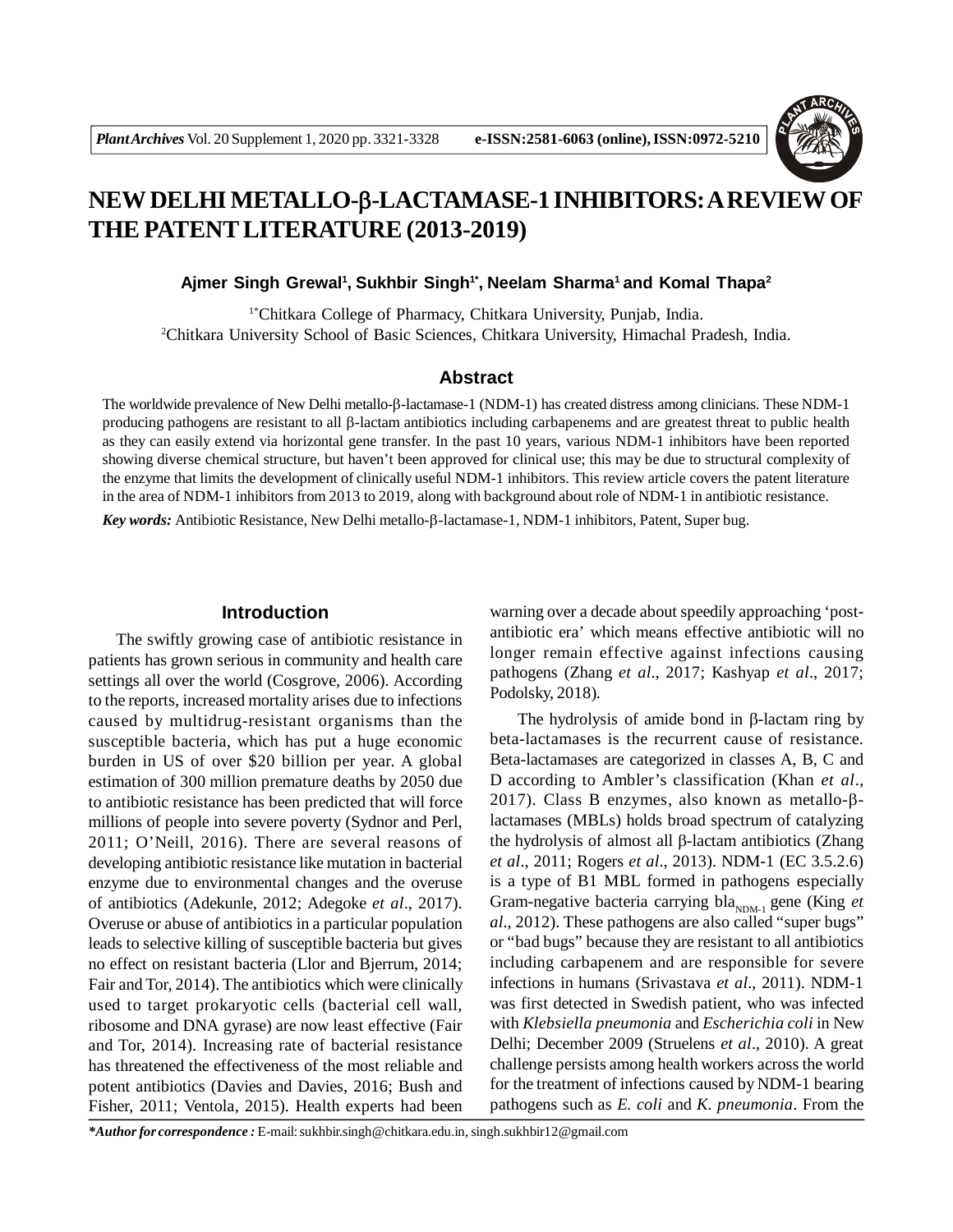past decade, the hydrolytic activity of the MBLs, especially NDM-1 has been largely studied (Groundwater *et al*., 2016).

#### **NDM-1 INHIBITORS**

The discovery of NDM-1 has prompted many researchers to identify and evaluate promising agents for NDM-1 inhibition which may protect antibiotics from hydrolysis. Currently maximum efforts are concentrated on the development of molecules which act synergistically with carbapenems to restore the effectiveness of antibiotic against NDM-1 as it presents the possibility to protect and prevent hydrolysis of  $\beta$ -lactam antibiotics (Livermore *et al*., 2013). In 2011, colistin (or polymyxin E, a mixture of cyclic polypeptides colistin A and B) was reported to have inhibitory effects against NDM-1 producing *E. coli* (minimum inhibitory concentration (MIC) was < 0.5 mg/ L after 4 months in *E. coli* strain isolated from patient) and suggested that invasive infection with NDM-1 producers can be successfully treated with colistin, although with the risk of substantial toxicity (Stone *et al*., 2013). Thiophene-carboxylic acid derivatives were identified to have inhibitory action on NDM-1 as it gave synergistic effect in combination with meropenem against *E. coli* expressing NDM-1 (Shen *et al*., 2013). Recently ethanol extracts from the leaves of 240 medicinal plants were screened for antibacterial activity against NDM-1 expressing *E. coli* strain. Six plant extracts showed the MIC between 2.56 and 5.12 mg/ml and half maximal inhibitory concentration (IC $_{50}$ ) value ranged between 0.50 and 1.2 ng/ $\mu$ l for NDM-1 inhibition. All the plant extracts showed synergistic effects when combined with colistin, meropenem and tetracycline (Chandar *et al*., 2017). Cystatin 9 and cystatin C, significantly improved antimicrobial resistance against NDM-1 in mice infected intranasally with a 90% lethal dose challenge of NDM-1 producing *K. pneumoniae* (Holloway *et al*., 2018). Dipicolyl-vancomycin conjugate showed favorable inhibitory activity against NDM-1 producing bacteria and successfully restored meropenem activity against NDM-1 producing *K. pneumoniae* in a murine sepsis infection model (Yarlagadda *et al*., 2018). Thanatin inhibited the enzymatic activity of NDM-1 by displacing Zn ions from the active site and reversed carbapenem resistance in NDM-1 producing bacteria *in vitro* and *in vivo* (Ma *et al*., 2019). In the past 10 years various types of NDM-1 inhibitors were reported and a wide diversity was observed in the chemical nature of the NDM-1 inhibitors including natural plant based compounds (flavonoids, lignans, steroidal & saponins, terpenoids, alkaloids, benzophenones and stilbenoids), synthetic small molecule inhibitors (sulphonamides, pyrrolidines, thiophenes, alkanoic acids, indolines, thiols, thioacetamides, bisthiazolidines, organoselenium compounds, salicylic acid analogues, thienyls, cyclic boronates, dipicolinic acid derivatives, triazoles, tetrazoles, benzoquinones, semicarbazones, bismuth compounds, benzamides, dicarboxylic acids, ebsulfurs, sulfonylureas and carbamates),  $\beta$ -lactams (N-sulfonyloxy -lactams, cephalosporins and carbapenems), amino acid derivatives (homocysteine analogues, amino acid thioesters and poly-amino acids) and peptides (Groundwater *et al*., 2016; Linciano *et al*., 2019).

## **Patent Literature**

With the increasing frequency of multi-drug resistance due to NDM-1 producing strains, various NDM-1 inhibitors were developed. Numerous reports disclosing NDM-1 inhibitors had been appeared in the patent literature and were published in various reviews (Fast and Sutton, 2013; Buyank, 2013; Chaudhary and Payasi, 2013; Keating *et al*., 2014; Groundwater *et al*., 2016). Substituted maleic acid derivatives were patented as MBL inhibitors in 2007. Maleic acid derivatives showed better MBL inhibitory potency but regardless of their improved inhibitory potency, larger maleic acid analogs did not lower MICs of partner antibiotics against an MBL-producing *P. aeruginosa* strain (Chikauchi *et al*., 2007). Recently, a patent described the preparation of maleic acid derivatives with improved ability to inhibit NDM-1 and to synergize with imipenem (Morinaka *et al*., 2014). Another patent published traditional Chinese medicinal products for the treatment of infections due to bacteria producing NDM-1 (Jinjun, 2015). Tianjin International Biomedical Research Institute, China Pharmaceutical University, Jiangsu Normal University, Texas A&M University System, Tianjin International Biomedical Research Institute, Xiamen Jushengyuan Pharmaceutical Technology, Antabio Sas, Tianjin International Joint Academy of Biotechnology & Medicine, Nanjing Guangfang Biotechnology, Beijing University, Sun Yat-Sen University, Marquette University, Loyola University Chicago, University of Texas System, Jilin University, Chinese Academy of Medical Sciences, Northwest University, Zhengzhou University, Wuhan University People's Hospital, Loyola University Chicago, University of Texas System and Xuhe Pharmaceutical Technology, are the major academic and research institutions and companies, which published patents disclosing NDM-1 inhibitors recently. General chemical structures of NDM-1 inhibitors along with title of the patent application published in the recent patent literature by various research institutions and pharmaceutical companies are presented in table 1.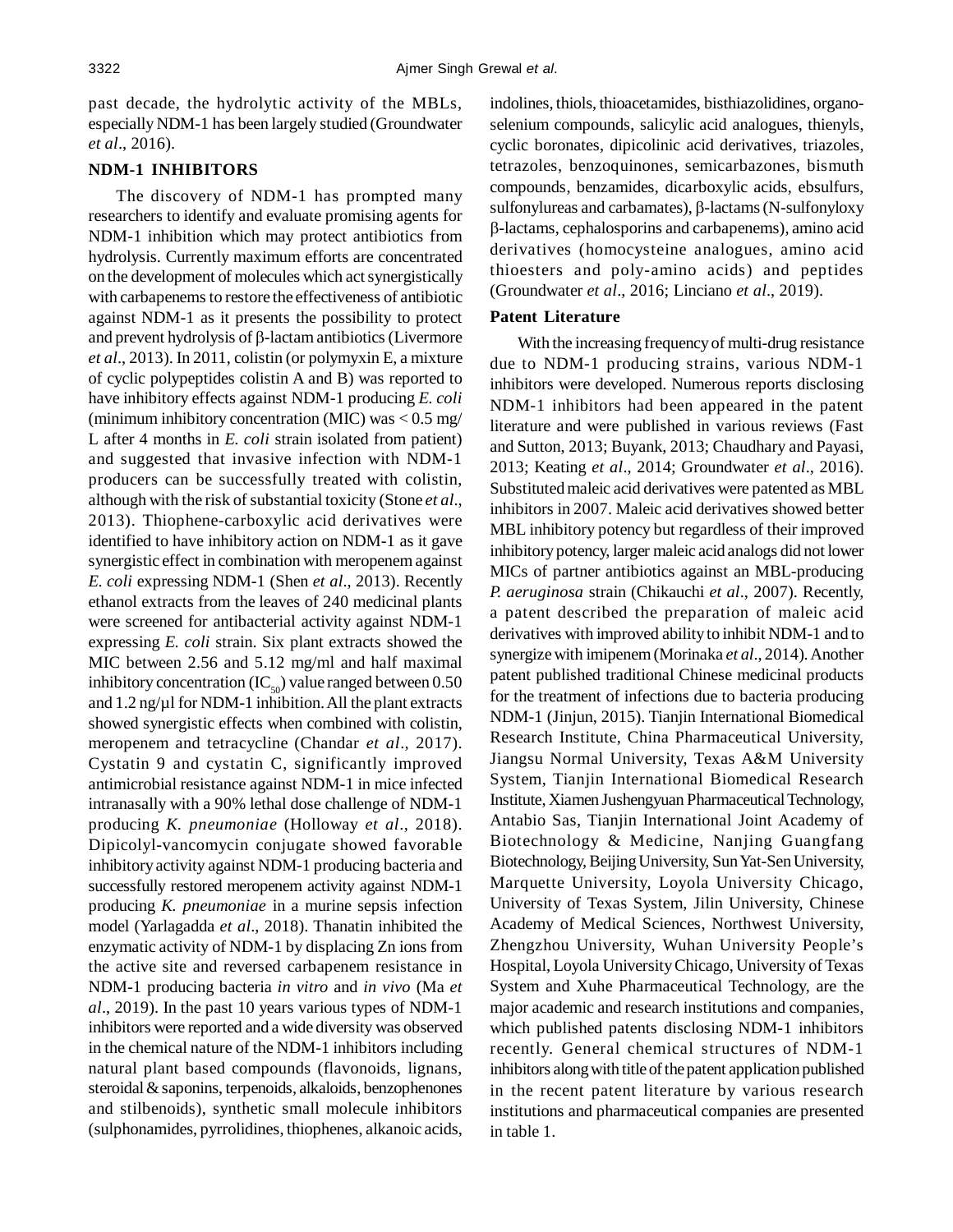| Company/<br>and Date<br><b>Structure</b><br><b>Assignee</b><br>"Application of (R)-2-Methyl-3-<br>Zihe<br>CN103156833A<br>Tianjin<br>Mercaptopropionic Acid in Inhibiting<br>June 19, 2013<br>International<br>et al.,<br>HO<br>$NDM-1"$<br><b>Biomedical</b><br>2013<br>Res. Institute |  |
|-----------------------------------------------------------------------------------------------------------------------------------------------------------------------------------------------------------------------------------------------------------------------------------------|--|
|                                                                                                                                                                                                                                                                                         |  |
|                                                                                                                                                                                                                                                                                         |  |
|                                                                                                                                                                                                                                                                                         |  |
|                                                                                                                                                                                                                                                                                         |  |
|                                                                                                                                                                                                                                                                                         |  |
| "Application of Isatin Thiosemicarbazone<br>$\overline{Yu}$<br>CN102626408B<br>Tianjin                                                                                                                                                                                                  |  |
| October<br>Compound in Inhibition of NDM-1<br>International<br>et al.,                                                                                                                                                                                                                  |  |
| 16,2013<br>Activity"<br><b>Biomedical</b><br>2013                                                                                                                                                                                                                                       |  |
| Res. Institute                                                                                                                                                                                                                                                                          |  |
| HO<br>CN103588861A<br>"New Delhi Metallo-Beta-Lactamase<br>China<br>Yu                                                                                                                                                                                                                  |  |
| Inhibitory Peptide and Application<br>Pharmaceutical<br>February<br>et al.,                                                                                                                                                                                                             |  |
| Thereof'<br>19,2014<br>University<br>2014                                                                                                                                                                                                                                               |  |
|                                                                                                                                                                                                                                                                                         |  |
| CN103951680A<br>"Application of Novel Metal<br>China<br>Yang<br>R                                                                                                                                                                                                                       |  |
| July 30, 2014<br>Beta-Lactamase<br>Pharmaceutical<br>et al.,                                                                                                                                                                                                                            |  |
| Inhibitor in Preparation of<br>University<br>2014                                                                                                                                                                                                                                       |  |
| Medicines for Resisting                                                                                                                                                                                                                                                                 |  |
| Drug-Resistance Bacteria"                                                                                                                                                                                                                                                               |  |
|                                                                                                                                                                                                                                                                                         |  |
| "Series of Fluorine-Containing Carbazole<br>WO2017084231A<br>Changsheng<br>Jiangsu                                                                                                                                                                                                      |  |
| Compounds, Preparation Method<br>Normal<br>May 26, 2015<br>et al.,                                                                                                                                                                                                                      |  |
| and Use Thereof"<br>$R^5$<br>2015<br>University                                                                                                                                                                                                                                         |  |
| $N-R^0$<br>$R^2$                                                                                                                                                                                                                                                                        |  |
|                                                                                                                                                                                                                                                                                         |  |
|                                                                                                                                                                                                                                                                                         |  |
| WO2015157618A<br>"Novel Inhibitors of the New Delhi<br>Texas A&M<br>Sacchettini<br>H<br>$R^2$                                                                                                                                                                                           |  |
| October 15, 2015<br>Metallo Beta Lactamase (NDM-1)"<br>University<br>et al.,                                                                                                                                                                                                            |  |
| H<br>2015<br>System                                                                                                                                                                                                                                                                     |  |
| CN103130692B<br>"Application of 3-Mercapto Propionic<br>Zihe<br>Tianjin                                                                                                                                                                                                                 |  |
| March 14, 2016<br>Amides"<br>International<br>et al.,                                                                                                                                                                                                                                   |  |
| <b>Biomedical</b><br>2016<br>HS                                                                                                                                                                                                                                                         |  |
| Research                                                                                                                                                                                                                                                                                |  |
| Institute                                                                                                                                                                                                                                                                               |  |
| "Aspergillomarasmin Compound and<br>Yuanjie<br>CN105646251A<br>Xiamen<br>HO<br>ΟH                                                                                                                                                                                                       |  |
| $\sigma'$<br>Synthesis Method Thereof"<br>June 8, 2016<br>Jushengyuan<br>et al.,<br>$H \cdot N$                                                                                                                                                                                         |  |
| Pharmaceutical<br>2016<br>HO                                                                                                                                                                                                                                                            |  |
| Technology<br>$\Omega$<br>$N H_0$                                                                                                                                                                                                                                                       |  |
|                                                                                                                                                                                                                                                                                         |  |
| OH<br>$H_2N$                                                                                                                                                                                                                                                                            |  |
| "Compounds"<br>Antabio Sas<br>GB2533136A<br>David<br>$-Y^2A^2$                                                                                                                                                                                                                          |  |
| June 15, 2016<br>et al.,<br>$N-SO2$                                                                                                                                                                                                                                                     |  |
| 2016                                                                                                                                                                                                                                                                                    |  |
| OH                                                                                                                                                                                                                                                                                      |  |
| China<br>Zihe<br>CN103159660B<br>" $(2R)-1-(2-Methyl-3-(methoxy(methyl))$                                                                                                                                                                                                               |  |
| $\circ$<br>Pharmaceutical<br>July 06, 2016<br>amino)-propanoyl)<br>et al.,                                                                                                                                                                                                              |  |
| ΟH<br>pyrrolidine-2-carboxylic<br>University<br>2016a                                                                                                                                                                                                                                   |  |
| Acid and its Applications"                                                                                                                                                                                                                                                              |  |
|                                                                                                                                                                                                                                                                                         |  |

Table 1: Patents NDM-1 inhibitors reported in recent patent literature (from 2013 to 2019).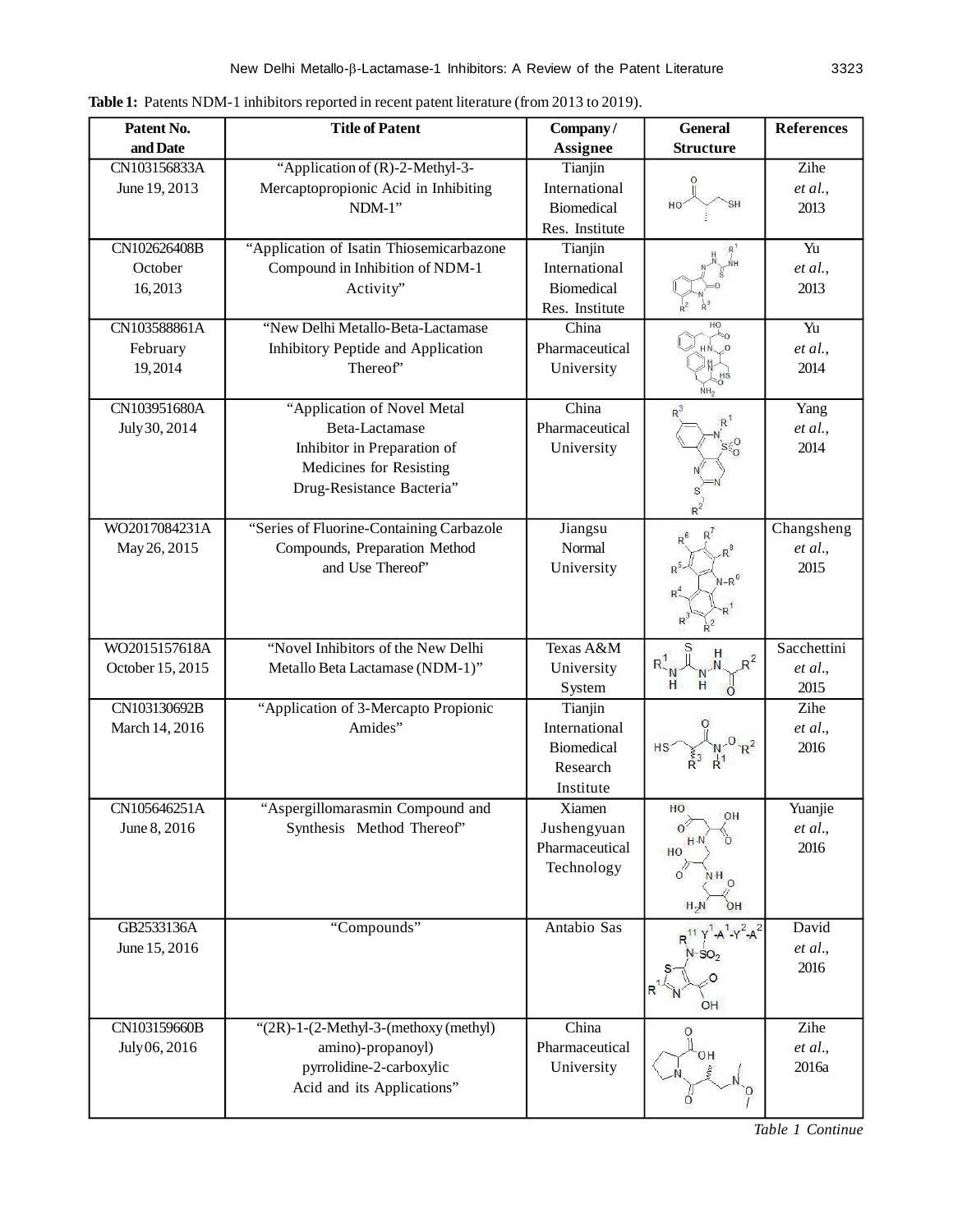|  | Table 1 Continue |
|--|------------------|
|  |                  |

| CN103159733B   | "Having NDM-1 Inhibitory Activity           | Tianjin           |                        | Wei          |
|----------------|---------------------------------------------|-------------------|------------------------|--------------|
| July 13, 2016  | Thiophene Carboxamides"                     |                   |                        | et al.,      |
|                |                                             | <b>Biomedical</b> |                        | 2016         |
|                |                                             | Res. Institute    |                        |              |
| CN103156832B   | "Application of 3-Mercaptopropionic Acid    | Tianjin           |                        | Zihe         |
| August         | Compounds in Inhibiting NDM-1"              | International     |                        | et al.,      |
| 03,2016        |                                             | <b>Biomedical</b> | SН<br>HO               | 2016b        |
|                |                                             | Research          |                        |              |
|                |                                             | Institute         |                        |              |
| CN103127048B   | "Purpose of L-Cysteine Compound for         | Tianjin           |                        | Zihe         |
| August         | Restraining New Delhi Metallo               | Int. Joint        | $R^{2,0}$              | et al.,      |
| 03,2016        | (NDM)-1 Activity"                           | Academy of        |                        | 2016c        |
|                |                                             | Biotechnology     |                        |              |
|                |                                             | & Medicine        |                        |              |
| CN103130686B   |                                             |                   |                        |              |
|                | "N,N'-Diaryl Substituted Asymmetric Urea    | Tianjin           |                        | Cheng        |
| September      | Compounds and their Preparation and Use"    | International     | ΝH                     | et al.,      |
| 14,2016        |                                             | <b>Biomedical</b> |                        | 2016         |
|                |                                             | Res. Institute    | N·H                    |              |
|                |                                             |                   |                        |              |
|                |                                             |                   |                        |              |
| CN103156856B   | "Application of 3-Mercaptopropionic Acid    | Tianjin           |                        | Zihe         |
| September      | Amides of Compound"                         | International     |                        | et al.,      |
| 14,2016        |                                             | <b>Biomedical</b> | SН                     | 2016d        |
|                |                                             | Res. Institute    |                        |              |
| CN103156844B   | "Application of Schiff Base Compound in     | Tianjin           |                        | Zihe         |
| November       | Inhibition of Activity of NDM-1"            | International     |                        | et al.,      |
| 16,2016        |                                             | <b>Biomedical</b> |                        | 2016e        |
|                |                                             | Res. Institute    |                        |              |
| CN106496303A   | "Inhibition Peptide of Metal Beta-Lactamase | Nanjing           |                        | $\mathbf{Y}$ |
| March          | and Application Thereof"                    | Guangfang         |                        | et al.,      |
| 15,2017        |                                             | Biotechnology     |                        | 2017         |
|                |                                             |                   |                        |              |
|                |                                             |                   | $H_2N$                 |              |
|                |                                             |                   |                        |              |
| CN106518702A   | "Aspergillomarasimine A and Derivative,     | Beijing           | $O_{R}R^{4}-3$         | Xiaoguang    |
| March 22, 2017 | Synthetic Method and                        | University        |                        | et al.,      |
|                | Application Thereof"                        |                   |                        | 2017         |
|                |                                             |                   |                        |              |
|                |                                             |                   |                        |              |
|                |                                             |                   |                        |              |
|                |                                             |                   |                        |              |
| CN103127047B   | "L-Cysteine Use the Active Compounds        | Tianjin           | HO.                    | Zihe         |
| May 10, 2017   | in Suppressing NDM-1"                       | International     |                        | et al.,      |
|                |                                             | <b>Biomedical</b> |                        | 2017         |
|                |                                             | Research          |                        |              |
|                |                                             | Institute         |                        |              |
| CN103156834B   | S)-2-Methyl-3-mercaptopropionic acid in     | Tianjin           | $HO_{\sim}$ $\sim$ $O$ | Zihe         |
| May 17, 2017   | use in the inhibition of NDM-1              | International     |                        | et al.       |
|                |                                             | <b>Biomedical</b> |                        | 2017a        |
|                |                                             | Research          | ŜΗ                     |              |
|                |                                             | Institute         |                        |              |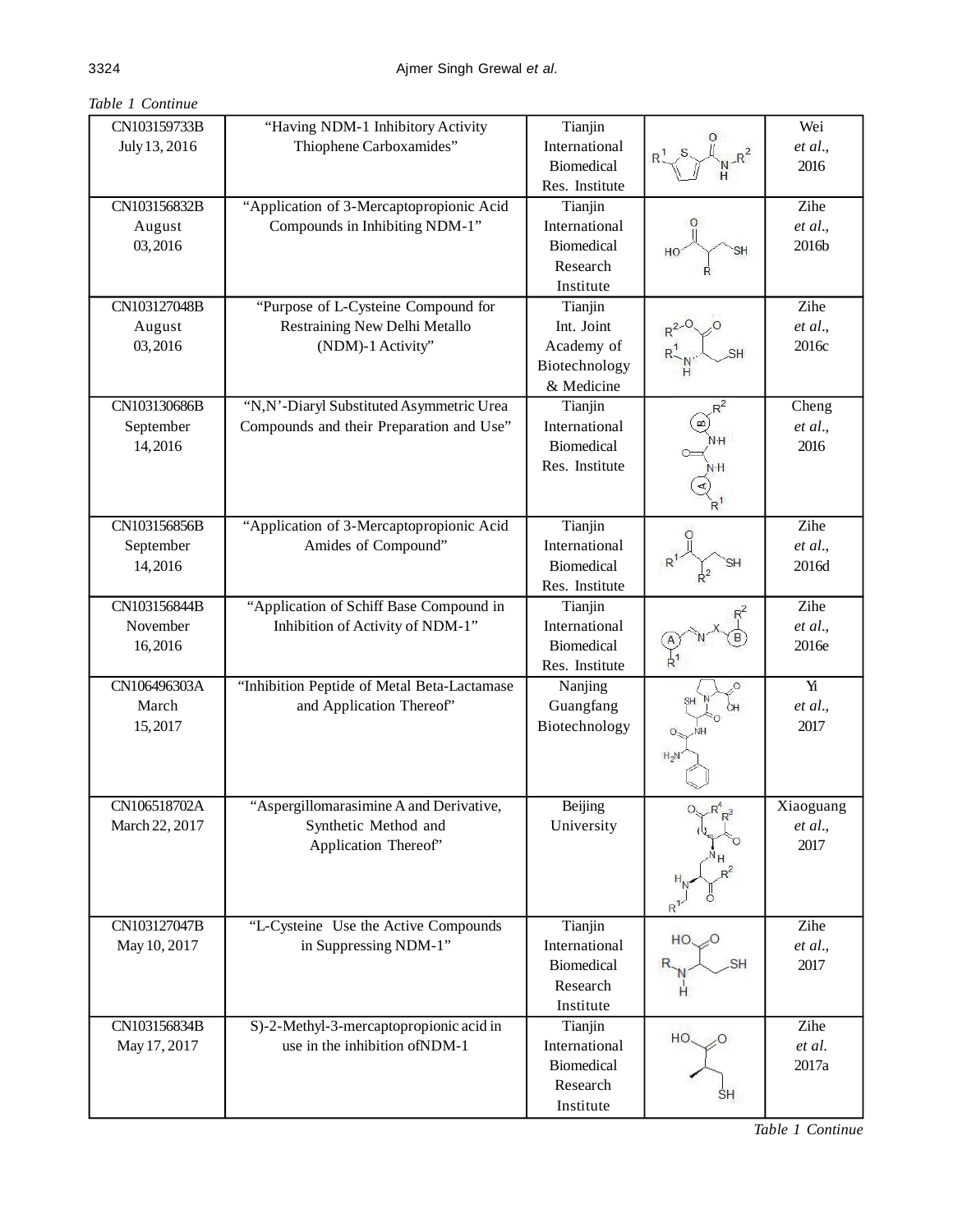| CN106905273A1     | "4-Oxa-4,5,6,7-Tetrahydro Benzo[B]            | Sun           |              | Yiqian             |
|-------------------|-----------------------------------------------|---------------|--------------|--------------------|
| June 30, 2017     | Furan-3-Carboxylic Compound                   | Yat-Sen       |              | et al.,            |
|                   | and Application Thereof"                      | University    |              | 2017               |
|                   |                                               |               |              |                    |
|                   |                                               |               |              |                    |
|                   |                                               |               |              |                    |
| US20170226090A    | "Indoline Sulfonamide Inhibitors of           | Marquette     |              | Becker             |
| August 10, 2017   | DAPE and NDM-1 and Use of Same"               | University    |              | et al.,            |
|                   |                                               |               |              | 2017               |
|                   |                                               |               |              |                    |
| CN107320466A      | "Medical Applications of Magnolol in          | Jilin         |              | Xuming             |
| November          | Preparing NDM-1 Enzyme Inhibitor"             | University    |              | et al.,            |
| 7,2017            |                                               |               |              | 2017               |
|                   |                                               |               |              |                    |
| CN108084075A      | "Proline Derivatives Having<br>Beta-Lactamase | Tianjin       |              | Qingzhi<br>et al., |
| May 29, 2018      | Inhibitory Effect"                            | University    |              | 2018               |
| CN108159029A      | "Application of Pterostilbene in              | Deng          | OH           | Xuming             |
| June 15, 2018     | Preparation of NDM-1                          | Xuming        |              | et al.,            |
|                   | Enzyme Inhibitor"                             |               |              | 2018               |
|                   |                                               |               |              |                    |
|                   |                                               |               |              |                    |
|                   |                                               |               |              |                    |
| CN108272798A      | "Application of Thiazolidine-2,               | Northwest     |              | Junnan             |
| July 13, 2018     | 4-Dicarboxylic Acid in Preparing              | University    |              | et al.,            |
|                   | Drug for Inhibiting Activity                  |               |              | 2018               |
|                   | of Drug-Resistant Bacteria"                   |               | <b>HN</b>    |                    |
|                   |                                               |               |              |                    |
|                   |                                               |               | HO           |                    |
| CN108272800A      | "Application of Pyridine-2,                   | Northwestern  |              | Yuan               |
| July 13, 2018     | 6-Dioctyl Phthalate to Preparation            | University    |              | et al.,            |
|                   | of Medicine for Inhibiting                    |               |              | 2018               |
|                   | Drug-Resistant Bacteria Activity"             |               |              |                    |
|                   |                                               |               |              |                    |
| CN106220588B      | "Metal <sup>2</sup> -Lactamase Inhibitor      | Zhengzhou     |              | En                 |
| August 7, 2018    | Cyclic Amino Acid Derivatives                 | University    | <b>SR</b>    | et al.,            |
|                   | and Dithiocarbamates Prepared"                |               | SR           | 2018               |
|                   |                                               |               | RS           |                    |
|                   |                                               |               |              |                    |
| CN109354606A      | "A Kind of Difunctional                       | Wuhan         | Ile-Phe-Gly- | Bingzheng          |
| February 19, 2018 | NDM-1 Carbapenem Enzyme                       | University    | Arg-Ile-Arg- | et al.,            |
|                   | Inhibition Peptide and its Application"       | People's      | Gly-Phe-Ile- | 2019               |
|                   |                                               | Hospital      | Lys-Asn-Ile- |                    |
|                   |                                               |               | Trp-Ser-Asp  |                    |
| US201900849321    | "Indoline and Tetrahydroquinoline             | Loyola        |              | Becker             |
| March 21, 2019    | Sulfonyl Inhibitors of                        | University    |              | et al.,            |
|                   | Dimetalloenzymes and Use                      | Chicago,      |              | 2019               |
|                   | of the Same"                                  | University of |              |                    |
|                   |                                               | Texas System  |              |                    |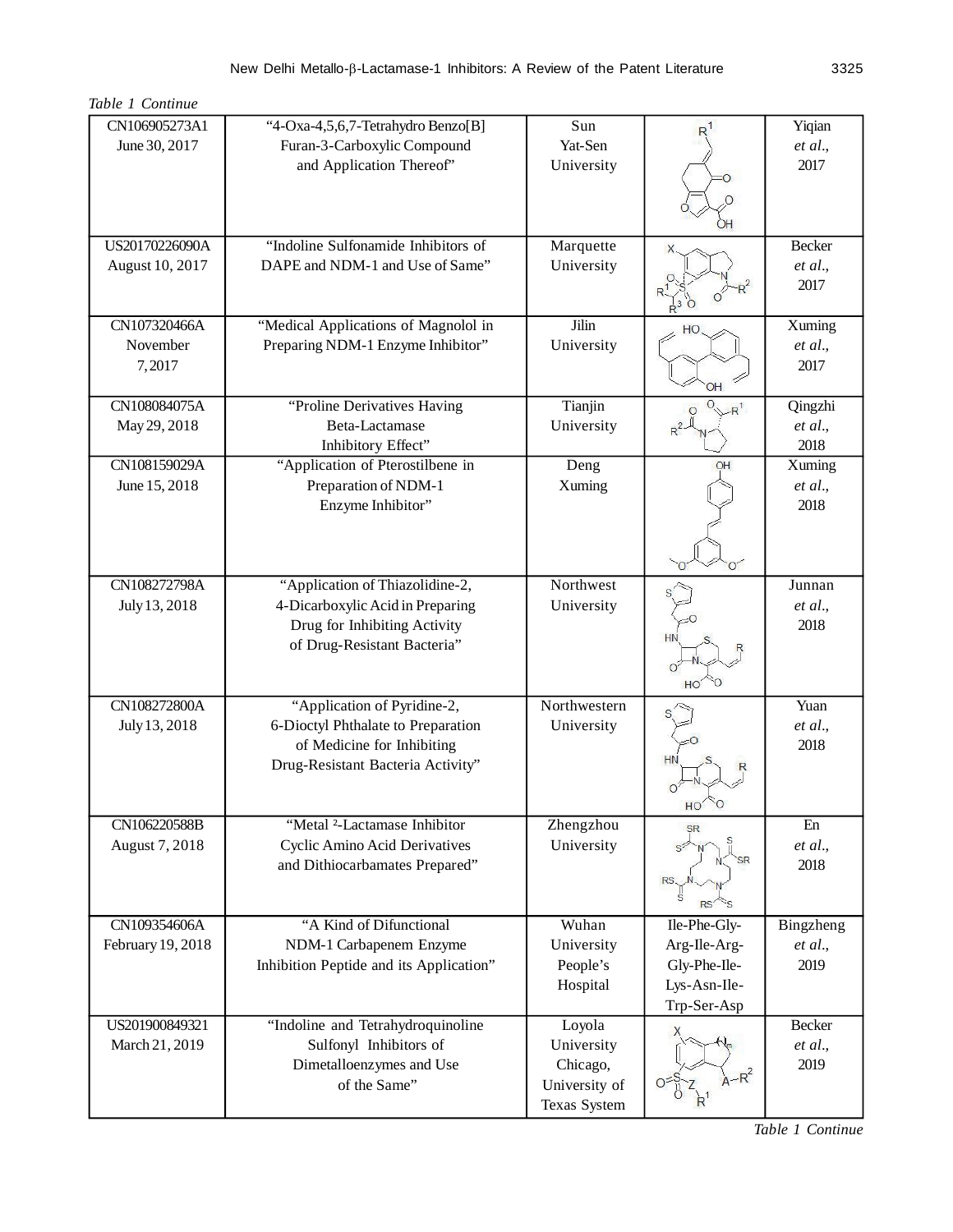| CN104415017B | "Application of Mercapto-Propanol"   | Xuhe           |           | Yu       |
|--------------|--------------------------------------|----------------|-----------|----------|
| May 7, 2019  | Compounds in Inhibition of NDM-1"    | (Tianjin)      |           | et al.,  |
|              |                                      | Pharmaceutical | <b>HS</b> | 2019     |
|              |                                      | Technology     |           |          |
| CN104415019B | "3-Sulfydryl-N-Benzyl Propionamides" | Xuhe           |           | Honggang |
| May 7, 2019  | Compound is Inhibiting the           | (Tianjin)      |           | et al.,  |
|              | Purposes in NDM-1"                   | Pharmaceutical | HS        | 2019     |
|              |                                      | Technology     | н         |          |

# **Conclusion**

The fast-evolving resistance to carbapenems, since the origin of pathogens with NDM-1 gene has created seriousness among health care centers around the world. Infectious Disease Society of America has commenced a "bad bugs need drugs" campaign to encourage development of new antibiotics by 2020 that could fight with multi drug resistant infectious. Effective and novel drug design for NDM-1 producing pathogens is a great challenge for the medicinal chemists. Undoubtedly, only a robustly combined effort, merging drug design approaches with a deeper knowledge of NDM-1 structure and mechanism could orient a successful drug discovery campaign.

## **Acknowledgement**

The authors are thankful to Chitkara College of Pharmacy, Chitkara University, Punjab, India for providing facilities for compilation of this review.

#### **Conflict of Interest**

The authors declare no conflict of interest.

#### **References**

- Adegoke, A., A. Faleye, G. Singh and T. Stenström (2017). Antibiotic resistant superbugs: assessment of the interrelationship of occurrence in clinical settings and environmental niches. *Molecules.*, **22(1):** e29.
- Adekunle, O.O. (2012). Mechanisms of antimicrobial resistance in bacteria, general approach. *International Journal of Pharma Medicine and Biological Sciences.*, **1(2):** 166-187.
- Becker, D.P., R.C. Holz, T.K. Heath, C. Reidl, A. Starus and W. Fast (2017). Indoline sulfonamide inhibitors of DAPE and NDM-1 and use of the same. *U.S. Patent*., US2017 0226090A1.
- Becker, D.P., C. Reidl, M. Moore, T.K. Heath and W. Fast (2019). Indoline and tetrahydroquinoline sulfonyl inhibitors of dimetalloenzymes and use of the same. *U.S. Patent.,* US20190084932A1.
- Bingzheng, S., Y. Yan, C. Zhizhen, P. Yan, S. Jinchun, Y. Zhaohui, K. Shaobo and Z. Lingli (2019). A kind of difunctional NDM-1 carbapenem enzyme inhibition peptide and its application. *Chinese Patent.,* CN109354606A.
- Bush, K. and J.F. Fisher (2011). Epidemiological expansion, structural studies and clinical challenges of new  $\beta$ lactamases from gram-negative bacteria. *Annual Review of Microbiology*, **65:** 455-478.
- Buynak, J.D. (2013). Beta-lactamase inhibitors: a review of the patent literature (2010-2013). *Expert Opinion on Therapeutic Patents.*, **23:** 1469-1481.
- Chandar, B., S. Poovitha, K. Ilango, R.M. Kumar and M. Parani (2017). Inhibition of New Delhi Metallo- $\beta$ -Lactamase 1 (NDM-1) producing Escherichia coli IR-6 by selected plant extracts and their synergistic actions with antibiotics. *Frontiers in Microbiology.*, **8:** 1580.
- Changsheng, C., Z. Shengliang and S. Yanhui (2015). Series of fluorine-containing carbazole compounds, preparation method and use thereof. WIPO WO2017084231A1.
- Chaudhary, M. and A. Payasi (2013). Inhibition of metallo- $\beta$ lactamases by Elores. *Journal of Antimicrobials.*, **128:** 177-182.
- Cheng, Y., L. Zhichao, L. Wei, C. Weiqiang, F. Wei and Z. Yucheng (2016). N,N'-Diaryl substituted asymmetric urea compounds and their preparation and use. *Chinese Patent.,* CN103130686B.
- Chikauchi, K., M. Ida, T. Abe, Y.Y. Hiraiwa, A. Morinaka and T. Kudo (2007). Metallo-beta-lactamase inhibitors containing maleic acid derivatives and use thereof with beta-lactam antibiotics. WIPO WO2007034924A.
- Cosgrove, S.E. (2006). The relationship between antimicrobial resistance and patient outcomes: mortality, length of hospital stay and health care costs. *Clinical Infectious Diseases.*, **42(S2):** S82-S89.
- David, D., L. Simon, L. Marc, D.P. Thomas and E. Christine (2016). Compounds. *U.K. Patent.,* GB2533136A.
- Davies, J. and D. Davies (2010). Origins and evolution of antibiotic resistance. *Microbiology and Molecular Biology Reviews.*, **74(3):** 417-433.
- En, Z., Q. Shangshang, X. Shuaimin, W. Mingming, C. Deyun, B. Yuanli, Z. Mengmeng, Y. Yong, P. Kings, W. Yana, B. Pengyan and L. Hongmin (2018). Metal  $\beta$ -lactamase inhibitor cyclic amino acid derivatives and dithiocarbamates prepared. *Chinese Patent.,* CN106220588B.
- Fair, R.J. and Y. Tor (2014). Antibiotics and bacterial resistance in the 21st century. *Perspectives in Medicinal Chemistry.*, **6:** 25-64.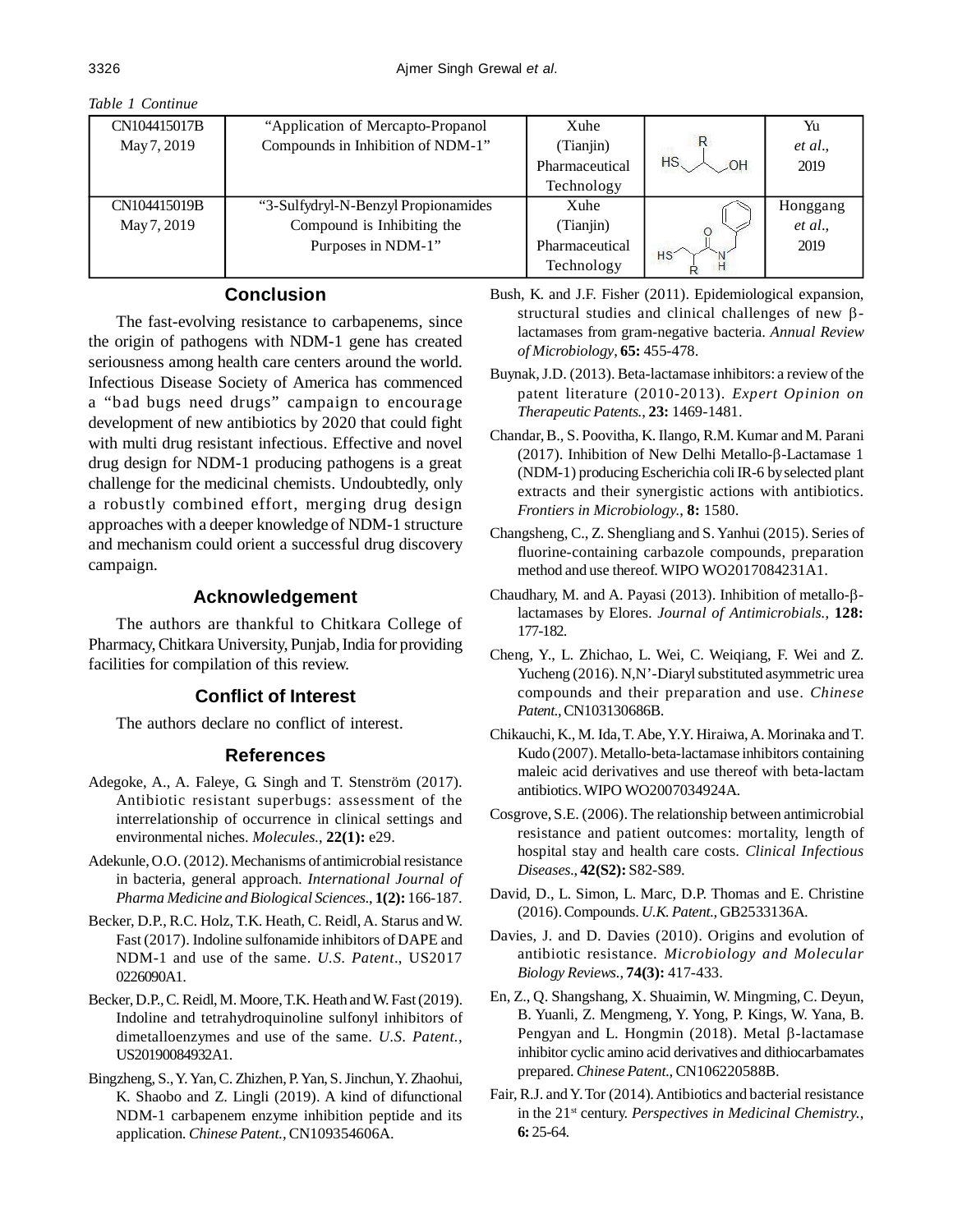- Fast, W. and L.D. Sutton (2013). Metallo- $\beta$ -lactamase: inhibitors and reporter substrates. *Biochimica et Biophysica Acta.*, **1834(8):** 1648-1659.
- Groundwater, P.W., S. Xu, F. Lai, L. Váradi, J. Tan, J.D. Perry and D.E. Hibbs (2016). New Delhi metallo- $\beta$ -lactamase-1: structure, inhibitors and detection of producers. *Future Medicinal Chemistry.*, **8(9):** 993-1012.
- Holloway, A.J., J. Yu, B.P. Arulanandam, S.M. Hoskinson and T. Eaves-Pyles (2018). Cystatins 9 and C as a novel immunotherapy treatment that protects against multidrugresistant New Delhi metallo-beta-lactamase-1-producing *Klebsiella pneumoniae*. *Antimicrobial Agents in Chemotherapy.*, **62(3):** e01900-17.
- Honggang, Z., W. Cui, Y. Xiaoqian and L. Ningning (2019). 3- Sulfydryl-N-benzyl propionamides compound is inhibiting the purposes in NDM-1. *Chinese Patent.,* CN104415019B.
- Jinjun, G. (2015). Traditional Chinese medicine composition for resisting superbacteria NDM-1 drug resistance gene bacteria. *Chinese Patent.,* CN104288315.
- Junnan, M., H. Yuan, W. Qian, Z. Wenting and W. Yujie (2018). Application of thiazolidine-2, 4-dicarboxylic acid in preparing drug for inhibiting activity of drug-resistant bacteria. *Chinese Patent.,* CN108272798A.
- Kashyap, A., R. Gupta, R. Sharma, V. Verma, S. Gupta and G. Pradeep (2017). New Delhi metallo beta lactamase: menace and its challenges. *Journal of Molecular and Genetic Medicine.*, **11(4):** 1747-0862.
- Keating, T.A., T. Lister and J.C. Verheijen (2014). New antibacterial agents: patent applications published in 2011. *Pharmaceutical Patent Analyst.*, **3(1):** 87-112.
- Khan, A.U., L. Maryam and R. Zarrilli (2017). Structure, genetics and worldwide spread of New Delhi metallo- $\beta$ -lactamase (NDM): a threat to public health. *BMC Microbiology.*, **17(1):** 101.
- King, D.T., L.J. Worrall, R. Gruninger and N.C. Strynadka (2012). New Delhi metallo- $\beta$ -lactamase: structural insights into  $\beta$ lactam recognition and inhibition. *Journal of the American Chemical Society.*, **134(28):** 11362-11365.
- Linciano, P., L. Cendron, E. Gianquinto, F. Spyrakis and D. Tondi (2019). Ten years with New Delhi metallo- $\beta$ lactamase-1 (NDM-1): from structural insights to inhibitor design. *ACS Infectious Diseases.*, **5(1):** 9-34.
- Livermore, D.M., S. Mushtaq, A. Morinaka, T. Ida, K. Maebashi and R. Hope (2013). Activity of carbapenems with ME1071 (disodium 2,3-diethylmaleate) against Enterobacteriaceae and *Acinetobacter* spp. with carbapenemases, including NDM enzymes. *Journal of Antimicrobial Chemotherapy.*, **68:** 153-158.
- Llor, C. and L. Bjerrum (2014). Antimicrobial resistance: risk associated with antibiotic overuse and initiatives to reduce the problem. *Therapeutic Advances in Drug Safety.*, **5(6):** 229-241.
- Ma, B., C. Fang, L. Lu, M. Wang, X. Xue, Y. Zhou, M. Li, Y. Hu,

X. Luo and Z. Hou (2019). The antimicrobial peptide thanatin disrupts the bacterial outer membrane and inactivates the NDM-1 metallo- $\beta$ -lactamase. *Nature Communications.*, **10(1):** 3517.

- Morinaka, A., K. Maebashi, T. Ida, M. Hikida, M. Yamada and T. Abe (2014). NDM inhibitor. *U.S. Patent.,* US2014 0221330A1.
- O'Neill, J. (2016). Tackling drug-resistant infections globally: final report and recommendations. The Review on Antimicrobial Resistance.
- Podolsky, S.H. (2018). The evolving response to antibiotic resistance (1945-2018). *Palgrave Communications.*, **4(1):** 124.
- Qingzhi, G., L. Xinyu and M. Yuru (2018). Proline derivatives having beta-lactamase inhibitory effect. *Chinese Patent.,* CN108084075A.
- Rogers, B.A., H.E. Sidjabat, A. Silvey, T.L. anderson, S. Perera, J. Li and D.L. Paterson (2013). Treatment options for New Delhi metallo-β-lactamase-harboring Enterobacteriaceae. *Microbial Drug Resistance.*, **19(2):** 100-103.
- Sacchettini, J.C., J.A. Mire, C.C. Thurman, N.W. Zhou, A. Joachimiak, G. Babnigg and K. Youngchang (2015). Novel inhibitors of the New Delhi metallo beta lactamase (NDM-1). WIPO WO2015157618A1.
- Shen, B., Y. Yu, H. Chen, X. Cao, X. Lao, Y. Fang, Y. Shi, J. Chen and H. Zheng (2013). Inhibitor discovery of full-length New Delhi metallo-β-lactamase-1 (NDM-1). *PLoS One.*, **8(5):** e62955.
- Sidjabat, H., G.R. Nimmo, T.R. Walsh, E. Binotto, A. Htin, Y. Hayashi, J. Li, R.L. Nation, N. George and D.L. Paterson (2011). Carbapenem resistance in Klebsiella pneumoniae due to the New Delhi metallo-β-lactamase. *Clinical Infectious Diseases.*, **52(4):** 481-484.
- Srivastava, R.K., R.I. Ichhpujani, S. Khare, A. Rai and L.S. Chauhan (2011). Superbug–the so-called NDM-1. *Indian Journal of Medical Research.*, **133(5):** 458-460.
- Stone, N.R., N. Woodford, D.M. Livermore, J. Howard, R. Pike, S. Mushtaq, C. Perry and S. Hopkins (2011). Breakthrough bacteraemia due to tigecycline-resistant Escherichia coli with New Delhi metallo- $\beta$ -lactamase (NDM)-1 successfully treated with colistin in a patient with calciphylaxis. *Journal of Antimicrobial Chemotherapy.*, **66(11):** 2677-2678.
- Sydnor, E.R. and T.M. Perl (2011). Hospital epidemiology and infection control in acute-care settings. *Clinical Microbiology Reviews.*, **24(1):** 141-173.
- Ventola, C.L. (2015). The antibiotic resistance crisis: part 2: management strategies and new agents. *P & T.,* **40(5):** 344-352.
- Wei, L., Y. Cheng, L. Dazhi, X. Qiang, X. Nannan and L. Shuang (2016). Having NDM-1 inhibitory activity thiophene carboxamides. *Chinese Patent.,* CN103159733B.
- Xiaoguang, L., L. Daohong and Y. Shaoqiang (2017). Aspergillomarasimine A and derivative, synthetic method